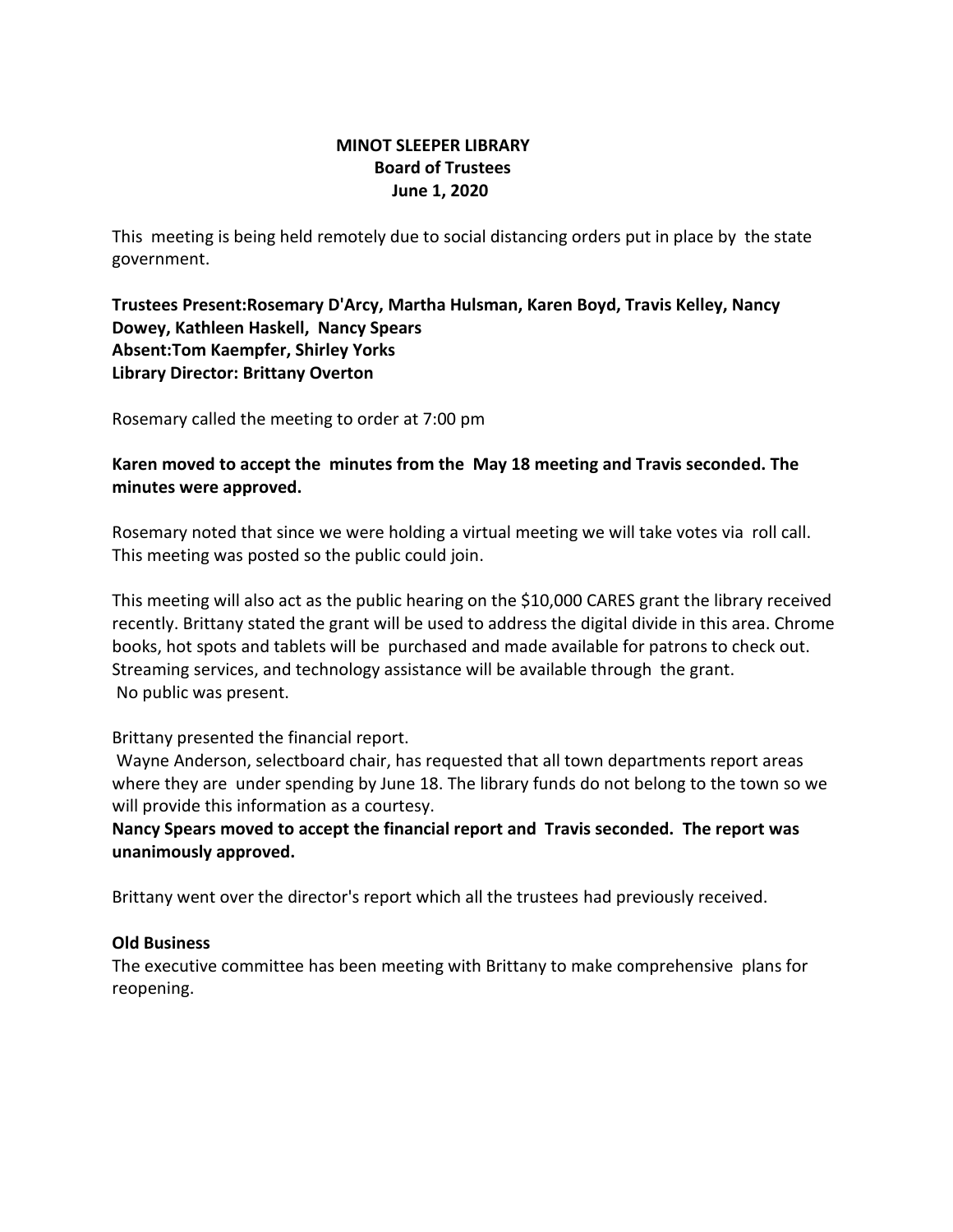#### **New Business**

The Library pandemic policy has been reviewed by the attorney and he made some slight changes.

**Karen made a motion to approve, Travis seconded. Unanimously approved and effective immediately.**

The lawyer recommends that we have a temporary policy for leave for COVID-19. **Discussion and motion to approve as amended by Nancy Spears , Martha seconded Unanimously approved.**

Screening and safeguard of information policy Established screening procedure. Brittany will establish a system to collect daily information from staff members.

**Discussion and Karen made a motion to approve and Nancy Dowey seconded. Unanimously approved.**

Home delivery policies. Brittany will make minor changes to the wording in the policy. **Travis made motion to approve, Karen seconded. Unanimously approved.**

Brittany reported there are grants from the NH Charitable Association for 501-C3 groups so the Friends would qualify. Brittany invited anyone who would like to brainstorm with her about applying to let her know. The NH state library is applying for an IMLS grant and is inviting small and rural libraries to join them in the application.

Rosemary asked Brittany if there are enough plans in place for reopening to go back to monthly trustee meetings starting in July. Brittany agreed. Rosemary would also like to accommodate Tom so he could attend meetings.

## **Martha moved to adjourn and Nancy Dowey seconded. Motion approved and meeting adjourned at 9pm.**

Next meeting is June 15 at 7 pm.

Nancy Dowey **Secretary** 

.